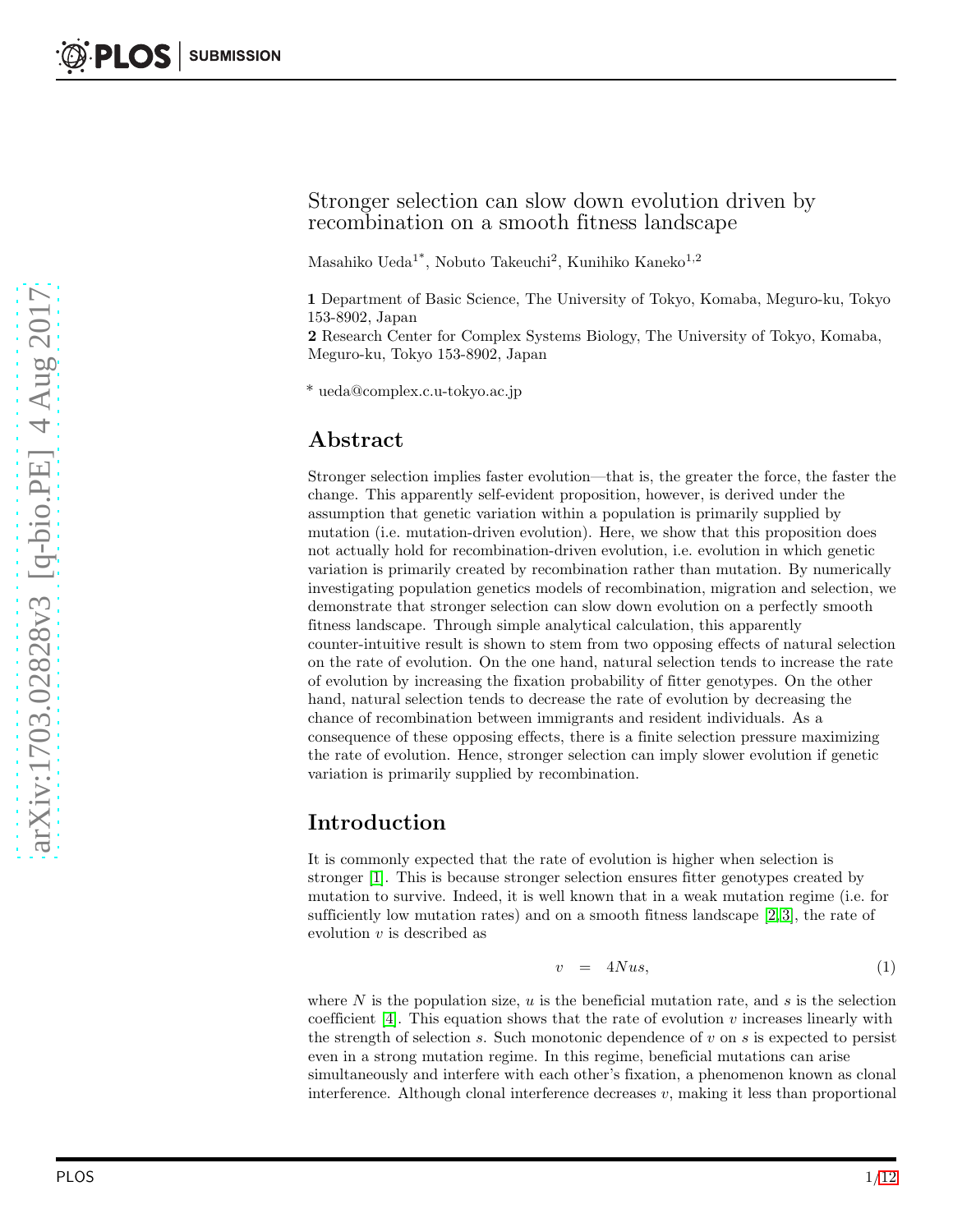to N and u (cf. Eq [1\)](#page-0-0), v still increases monotonically with  $s$  [\[5](#page-9-4)[–9\]](#page-9-5). Therefore, there is no finite value of selection pressure maximizing the speed of evolution.

However, this monotonic dependence of v on s has been derived under the assumption that genetic variation within a population is primarily created by mutation (mutation-driven evolution, for short). In this paper, we show that this widely-known relationship does not actually hold if genetic variation within a population is primarily created by migration and recombination (recombination-driven evolution, for short), even for a smooth fitness landscape. Recombination is a source of new genotypes besides mutation. Recombination between genomes occurs in sexual reproduction and is beneficial in avoiding Muller's ratchet and clonal interference [\[10](#page-10-0)[–12\]](#page-10-1). Furthermore, a type of recombination known as horizontal gene transfer is considered to be important also in the evolution of prokaryotes [\[13](#page-10-2)[–18\]](#page-10-3).

Specifically, we consider a situation in which novel genes are supplied to a population through immigration from other populations followed by recombination between migrant and resident individuals (i.e. introgression). To ensure the generality of results, we investigate two models representing distinct evolutionary scenarios. The first model considers migration and recombination between populations adapting to multiple distinct ecological niches (Model 1). The second model considers migration and recombination between populations adapting to a single common ecological niche (Model 2). Under both the models, we find that there is an optimal selection pressure maximizing the speed of evolution; i.e.,  $v$  is a non-monotonic function of  $s$ .

# Model 1

We assume that there are many populations, each of which is evolving toward adaptation to a distinct ecological niche. A population occasionally receives immigrants from the other populations. The immigrants always have fitness lower than that of resident individuals owing to differences in niches. However, the genomes of the immigrants are assumed to contain genes that are beneficial to the resident individuals, but are absent in the latter. These genes can be transferred to the latter through recombination. For simplicity, only the dynamics of a single population is explicitly considered, with that of the others abstracted away on the basis of the mean-field-like approximation as described below.

Throughout the paper, mutation is assumed to be rare enough to be negligible in order to focus on recombination-driven evolution. The fitness landscape is assumed to be smooth so that the fitness landscape in itself does not cause the non-monotonic dependence of the speed of evolution on selection pressure (see also Discussion).

## Methods

Model [1](#page-2-0) assumes a population of  $N$  individuals (see Table 1 for notation). The genotype of individual  $i \in \{1, \dots, N\}$  is denoted by  $g_i \equiv (g_{1,i}, \dots, g_{L,i})$ . Each variable  $g_{l,i}$  denotes a type of a gene (i.e. allele) at locus  $l \in \{1, \dots, L\}$  and assumes either the value of  $-1$  (deleterious) or 1 (beneficial) [\[19\]](#page-10-4).

We consider the time evolution of the system, which consists of three discrete steps: selection, recombination and migration. In the selection step,  $N$  genotypes are selected from the present population with probabilities proportional to the fitness of genotypes. The fitness of genotype q is defined as  $\exp(s\phi(q))$ , where  $\phi(q)$  is rescaled fitness defined as

<span id="page-1-0"></span>
$$
\phi(g) \equiv \sum_{l=1}^{L} g_l \tag{2}
$$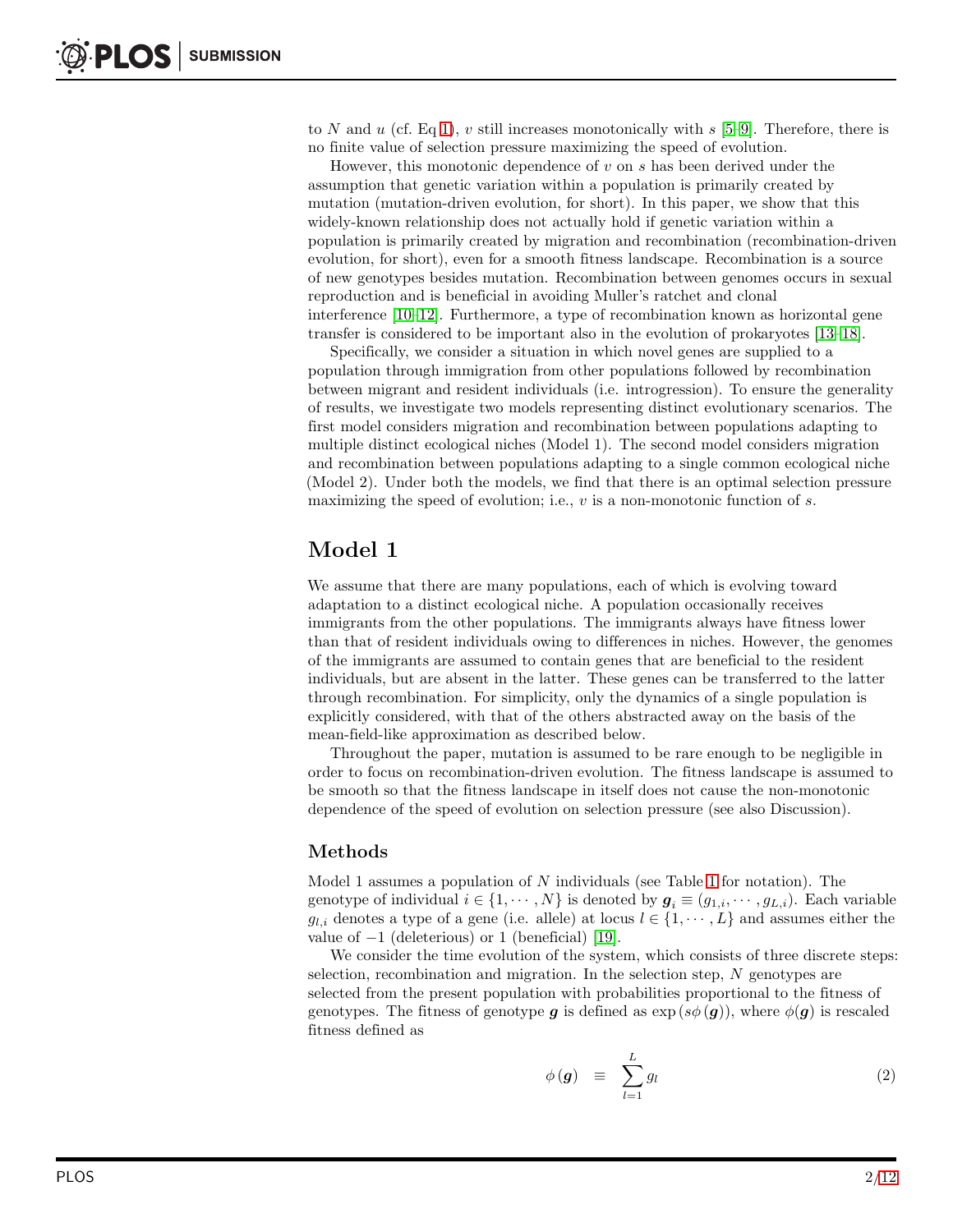<span id="page-2-0"></span>

| N                | population size                                                                    |
|------------------|------------------------------------------------------------------------------------|
| L                | the number of gene loci                                                            |
| $\overline{r}$   | recombination rate per individual per loci                                         |
| $\mu$            | migration rate for Model 1                                                         |
| $\boldsymbol{D}$ | migration rate for Model 2                                                         |
| $N_{\rm s}$      | the number of subpopulations in Model 2                                            |
| $\boldsymbol{s}$ | selection pressure                                                                 |
| $g_{l}$          | gene at locus $l$ $(g_l \in \{-1, 1\})$                                            |
| $\boldsymbol{g}$ | genotype defined as $(g_1, \dots, g_L)$                                            |
| $\phi(\bm{g})$   | rescaled fitness defined as $\sum_{l} g_l$ (fitness is defined as $e^{s\phi(g)}$ ) |
| $\phi_0$         | difference in rescaled fitness between resident individuals and migrants           |
| $\boldsymbol{v}$ | the rate of evolution defined as $\langle \phi \rangle = vt + \text{const.}$       |

 $((\phi + L)/2$  counts the number of beneficial alleles in a genome), and s is selection pressure. Accordingly, the probability that individual  $j$  is selected for reproduction is

<span id="page-2-1"></span>
$$
P(j) = \frac{e^{s\phi(\boldsymbol{g}_j)}}{\sum_{i=1}^N e^{s\phi(\boldsymbol{g}_i)}}.
$$
\n(3)

Note that if  $\phi(\mathbf{g}_j) > \phi(\mathbf{g}_k)$ ,  $P(j)/P(k)$  increases with s; thus, the larger the value of s, the stronger natural selection. Note also that the fitness landscape is smooth because it contains only one local and global maximum and one local and global minimum.

In the recombination step, individuals exchange genes with probability  $r$  per individual per locus per generation:

<span id="page-2-2"></span>
$$
(\cdots, g_{l-1,i}, g_{l,i}, g_{l+1,i}, \cdots) + (\cdots, g_{l-1,j}, g_{l,j}, g_{l+1,j}, \cdots)
$$
  
\n
$$
\rightarrow (\cdots, g_{l-1,i}, g_{l,j}, g_{l+1,i}, \cdots) + (\cdots, g_{l-1,j}, g_{l,i}, g_{l+1,j}, \cdots). \tag{4}
$$

Pairs of individuals undergoing recombination are selected randomly.

Migration occurs from the other populations (pool) to the system. We assume that individuals change with probability  $\mu$  as

$$
g_i \rightarrow g^{\text{(pool)}}, \tag{5}
$$

where genotype  $g^{(\text{pool})}$  is randomly generated with rescaled fitness

 $\phi\left(\boldsymbol{g}^{\text{(pool)}}\right) = \phi\left(\boldsymbol{g}_i\right) - \phi_0$  with  $\phi_0 > 0$ . That is, migration always decreases the fitness of the system, but sequences  $g^{\text{(pool)}}$  and  $g_i$  are uncorrelated (for this reason, the effect of migration differs from that of introducing  $\phi_0/2$  deleterious mutations). The rescaled fitness difference  $\phi_0$  between a resident individual and a migrant is set constant under the assumption that individuals in the other populations also evolve at the same rate as those in the focal population.

For each simulation, the model was initialized with individuals having random genotypes and rescaled fitness  $\phi = 0$ . The parameters were set as follows:  $N = 1000$  or  $2000, L = 1000, r = 10^{-4}$  or  $2 \times 10^{-4}, \mu = 10^{-3}$  or  $2 \times 10^{-3}$ , and  $\phi_0 = 20$ . Statistical quantities were calculated by running 1000 replicate simulations.

#### Results

We numerically calculated the time evolution of the average rescaled fitness  $\langle \phi \rangle$ , where  $\langle \cdots \rangle$  denotes a population average. The result indicates that the dynamics of  $\langle \phi \rangle$  has two phases as described below (Fig [1A](#page-4-0)).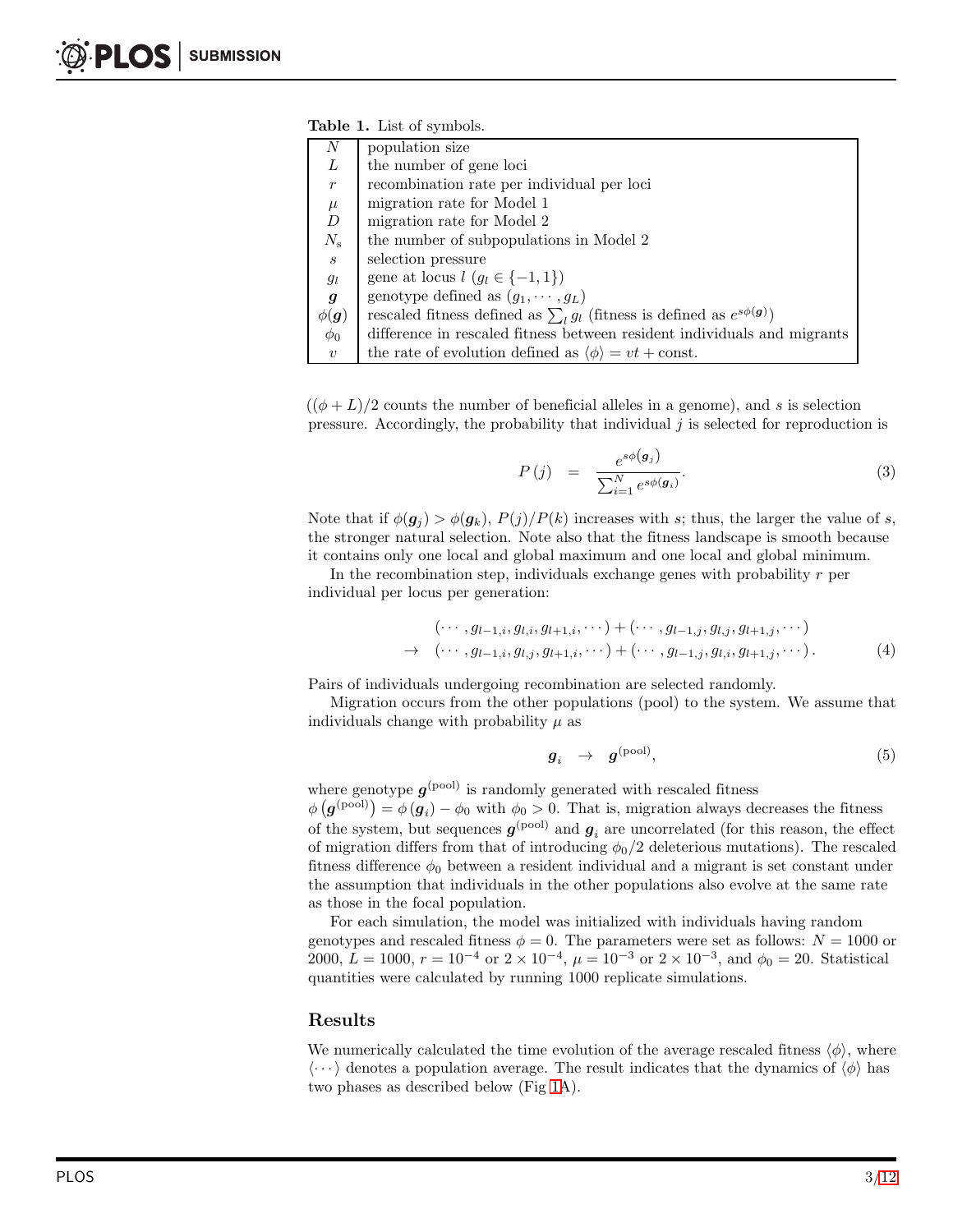In the first phase,  $\langle \phi \rangle$  rapidly increases in a sigmoidal manner, except for  $s = 0$ (Fig [1A](#page-4-0),  $t < 1/s$ ). During this phase, the effect of migration is negligible because the migration rate  $\mu$  is set to a value smaller than or equal to s (specifically,  $\mu = 10^{-3}$ ). Thus, this phase constitutes an initial, transient dynamics before migration takes effect, resulting from selection and recombination within a population. During this phase, the system becomes increasingly homogeneous as selection removes genetic variations with virtually no supply of new genes through migration. Eventually, one genotype is selected, whose fitness depends on the selection pressure and the recombination rate. Since the frequency of the fittest genotype increases exponentially as  $e^{st}$ , the first phase lasts until  $e^{st} \sim 1$ . Therefore, the duration of the first phase scales approximately as 1/s.

In the second phase,  $\langle \phi \rangle$  increases almost linearly at a rate that depends on the value of s (Fig [1A](#page-4-0),  $t > 1/s$ ). In this phase, a quasi-steady state is achieved, in which a population is almost homogeneous, but continually receives immigrants and incorporates new genes supplied by them through recombination and selection. Thus, this phase constitutes evolution driven by recombination and migration. Note, however, that  $\langle \phi \rangle$  eventually saturates on an even longer time scale  $(t \gg 4000)$  as a trivial consequence of the fact that  $\phi$  has the maximum value L. Since we are interested in the rate of evolution driven by recombination and migration, we hereafter focus on the second phase of the dynamics well before this saturation occurs.

Note a special case arising for  $s = 0$ , for which  $\langle \phi \rangle$  decreases monotonically (Fig [1A](#page-4-0)). This decrease is due to the assumption that immigrants always have fitness lower than that of residents owing to differences in niches—the assumption that becomes senseless when  $s = 0$ . We do not consider this special case hereafter because we are interested in the evolution under selective pressure and in testing the monotonic dependence of the rate of evolution on s as implied by Eq  $(1)$ , which is derived under the assumption that  $Ns \gg 1$ .

Figure [1A](#page-4-0) suggests that the rate at which  $\langle \phi \rangle$  increases at  $t \approx 4000$  displays non-monotonic dependence on s. In particular, the rate of evolution in  $\langle \phi \rangle$  seems to be maximized at  $s \simeq 10^{-2}$ . To confirm this result, we next computed the slope of  $\langle \phi \rangle$ (denoted by  $v$ ) as a function of s. The value of v was obtained by fitting a linear equation  $vt + C$  to the curve of  $\langle \phi \rangle$  in the range of  $t \in [2000, 4000]$  by the least squares method. The result shows that v depends non-monotonically on  $s$  (Fig [1B](#page-4-0)), indicating that evolution slows down as selection pressure increases, even though the fitness landscape is smooth. The value of selection pressure maximizing the rate of evolution is approximately 0.025 for the parameters used in Fig [1.](#page-4-0)

The existence of a finite selection pressure maximizing the rate of evolution  $v$  stems from the two opposing effects of natural selection on  $v$ . On the one hand, selection increases the fixation probability of fitter genotypes, hence positively contributing to  $v$ . One the other hand, selection decreases the residence time of immigrants, negatively contributing to v, as described below. The genotypes of immigrants are uncorrelated with those of the individuals already present in a population. Thus, the immigrants can provide beneficial genes to the population if they survive selection and recombine with the resident individuals. However, the survival of the immigrants is hampered by selection because their fitness is smaller than that of the resident individuals. The duration for which the immigrants survive (the residence time, for short) decreases with selection pressure. Therefore, the probability that the population obtains beneficial genes through recombination decreases as selection pressure increases. Owing to these two opposing effects, there is a finite selection pressure maximizing the rate of evolution.

The above intuitive argument can be made more quantitative by estimating  $v$  as a function of s as follows. The value of  $v$  is approximately proportional to the rate at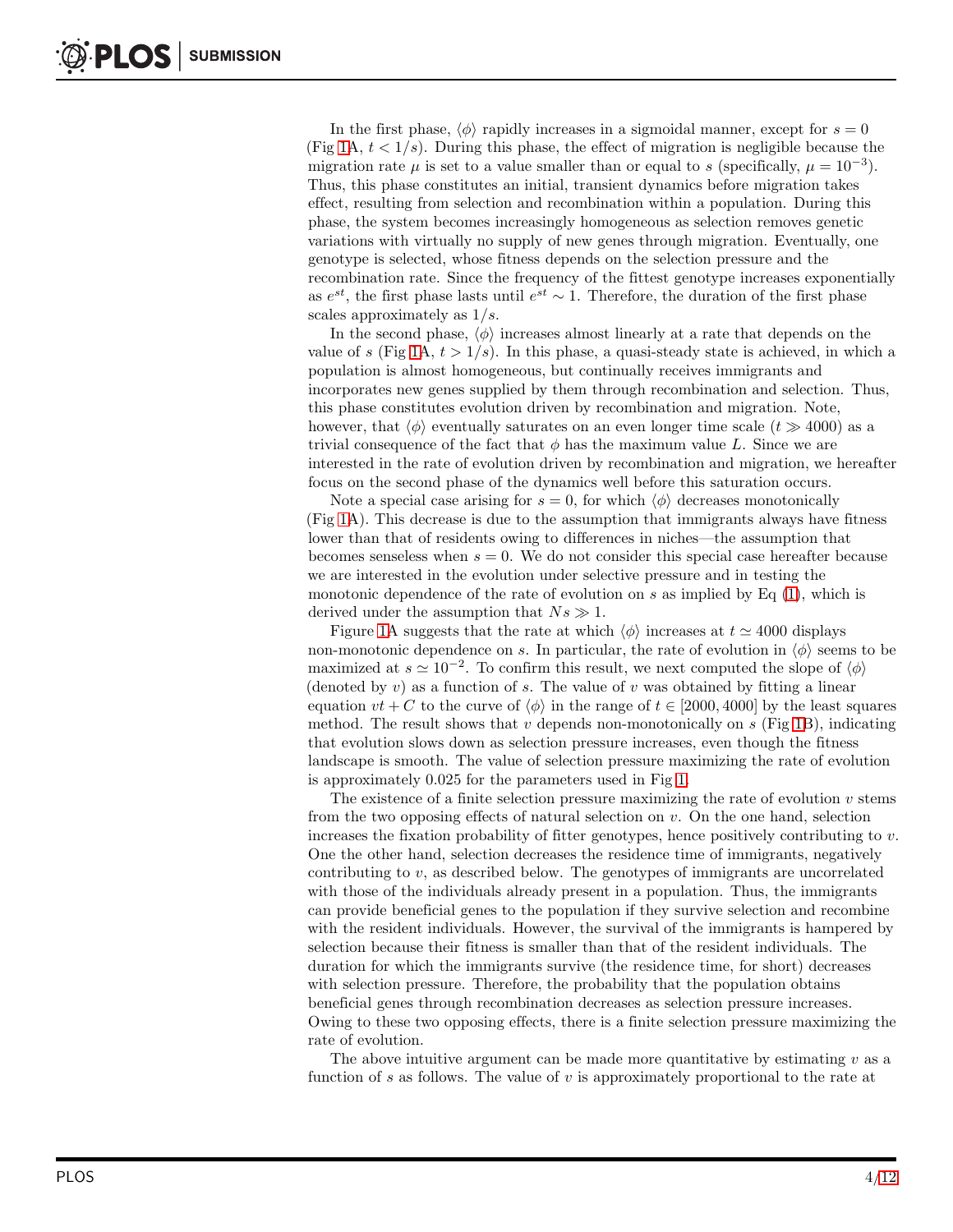<span id="page-4-0"></span>

Fig 1. A. The average rescaled fitness  $\langle \phi \rangle$  as a function of time t for various strengths of selection (denoted by s) for Model 1.  $\phi$  is proportional to the number of beneficial alleles in a genome (which is  $(\phi + L)/2$ ). The parameters are as follows:  $N = 1000, L = 1000, r = 10^{-4}, \mu = 10^{-3}$  $N = 1000, L = 1000, r = 10^{-4}, \mu = 10^{-3}$  $N = 1000, L = 1000, r = 10^{-4}, \mu = 10^{-3}$ , and  $\phi_0 = 20$  (see Table 1 for notation). **B.** The rate of evolution  $\Delta \phi / \Delta t$ (denoted by v) as a function of s for Model 1.  $L = 1000$  and  $\phi_0 = 20$  (the other parameters are indicated in the graph). C. The rate of evolution in Malthusian fitness (i.e. a logarithm of fitness) sv as a function of s for Model 1. The parameters are the same as in B. D. A semi-log plot of  $v/(sr\mu N)$ . The parameters are the same as in B. The slope of the solid line is  $-\phi_0$ .

which novel beneficial genes are supplied to a population (for simplicity, we ignore clonal interference between resident individuals independently gaining beneficial genes from migrants via recombination; this simplification is not expected to affect our conclusion as described later). Such genes are supplied through immigration followed by recombination between immigrants and resident individuals. Thus, the rate of this supply is proportional to  $\mu$  (migration rate), r (recombination rate), N (population size), L (the number of loci), the residence time of migrants (denoted by  $\tau(s)$ ), and the probability that an immigrant carries a novel beneficial gene per locus (denoted by  $\rho$ ). Furthermore, the fixation of a beneficial gene occurs with a probability proportional to s for  $s \ll 1$  and  $Ns \gg 1$  [\[4\]](#page-9-3). Therefore, v is estimated as

<span id="page-4-1"></span>
$$
v \propto N \rho r L \mu \tau(s) s \tag{6}
$$

for  $N^{-1} \ll s \ll 1$ . Equation[\(6\)](#page-4-1) differs from Eq. [\(1\)](#page-0-0), in that the former contains  $\tau(s)$ , a factor that negatively depends on s, whereas the latter contains no such factor.

The probability  $\rho$  generally depends on the fitness  $\phi$ ; however,  $\rho$  can be regarded as constant in our simulations. Suppose that the average number of beneficial genes in the genomes of resident individuals is l. Then, a migrant has  $l - \phi_0/2$  beneficial genes. Recombination succeeds in increasing fitness only if a deleterious gene of a resident individual is exchanged with a beneficial gene of a migrant—this occurs with the probability  $\rho = (L - l)/L \times (l - \phi_0/2)/L$ . This probability  $\rho$  takes the maximum at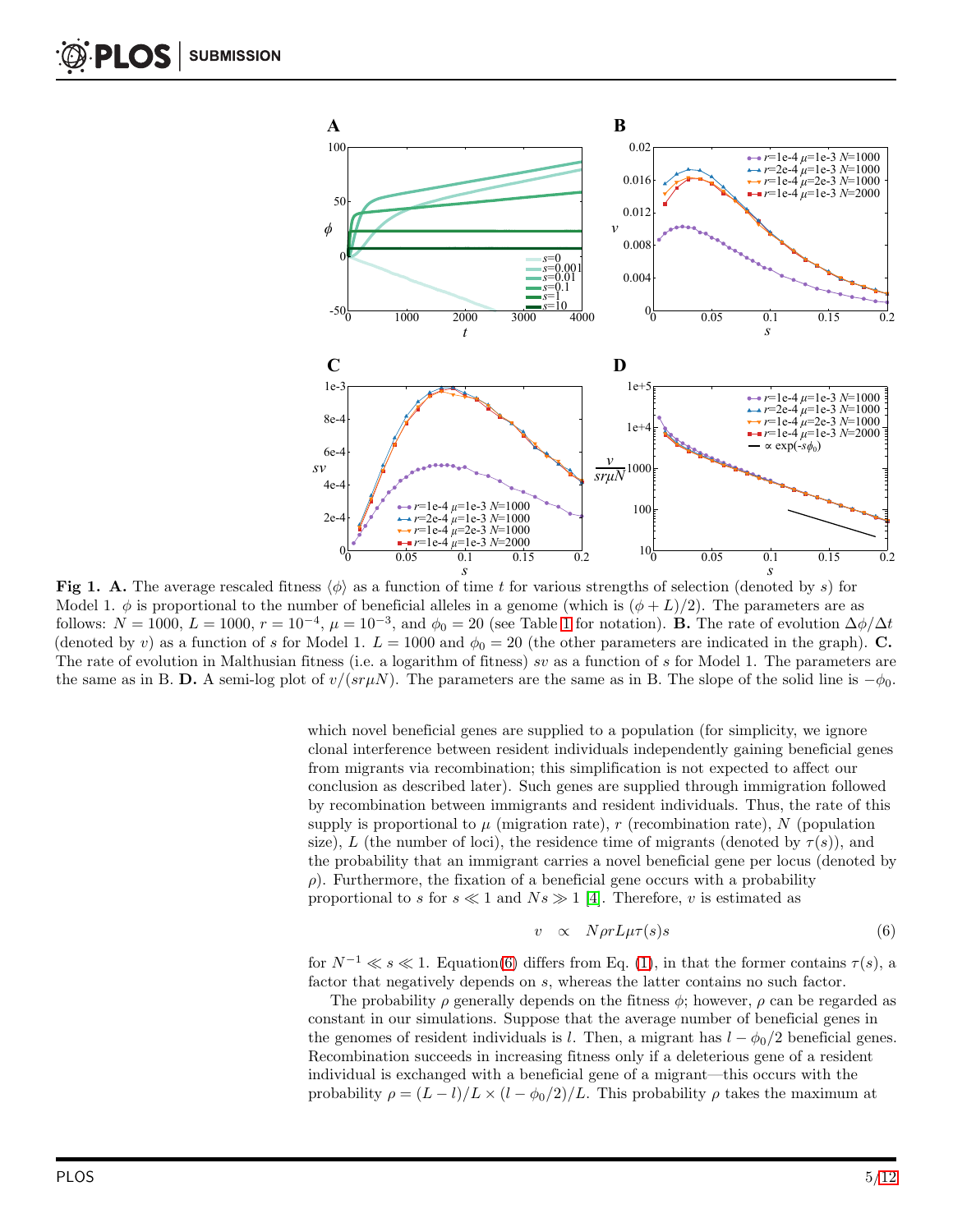$l = (L + \phi_0/2)/2 \simeq L/2$ . Because we only consider a time range within which  $l \simeq L/2$ (more precisely,  $500 \le l < 550$  during any simulation),  $\rho$  can be regarded as nearly constant.

The residence time  $\tau(s)$  can be roughly estimated as  $e^{-\phi_0 s}$ , as follows. First, we consider the situation in which one migrant with fitness  $e^{s(\phi - \phi_0)}$  migrates into a population of  $(N-1)$  individuals with fitness  $e^{s\phi}$ . The probability that the migrant dies out in the next selection step is calculated from Eq. [\(3\)](#page-2-1) as

$$
d = \left\{ \frac{(N-1)e^{s\phi}}{(N-1)e^{s\phi} + e^{s(\phi-\phi_0)}} \right\}^N \simeq \exp(-e^{-s\phi_0}), \tag{7}
$$

where we have used the fact that  $N \gg 1$ . When we write the probability distribution of residence time as  $p(t) = (1 - d)^t d$ , the average residence time is calculated as

$$
\langle t \rangle = \sum_{t=0}^{\infty} t p(t) = \frac{1-d}{d}.
$$
 (8)

By using the above expression for  $d$ , we finally obtain

<span id="page-5-1"></span>
$$
\tau(s) = \langle t \rangle = \exp(e^{-s\phi_0}) - 1 \simeq e^{-s\phi_0} \tag{9}
$$

for  $s\phi_0 \gg 1$ .

Taken together, the above results indicate that

<span id="page-5-0"></span>
$$
v \propto N r \mu e^{-s\phi_0} s \tag{10}
$$

for large values of  $s \gg \phi_0^{-1}$ . Therefore, v decreases exponentially for large s, whereas it increases linearly for small s, with a crossover around  $s_* \approx 1/\phi_0$ —i.e. v depends on s non-monotonically. Equation [10](#page-5-0) also implies that v is proportional to  $Nru$ . This implication is supported by Fig [1B](#page-4-0), which shows that the values of  $v$  for  $Nr\mu = 2 \times 10^{-4}$  collapse into the same curve for different values of N, r and  $\mu$ , and that these values are almost twice the values of v for  $Nr\mu = 10^{-4}$ , provided s > 0.1. Moreover, a semi-log plot of  $v/(Nr\mu s)$  for various values of N, r, and  $\mu$  shows that all data points collapse into a single line with a slope close to  $-\phi_0$  for  $s > 0.1$ , as predicted by Eq [10](#page-5-0) (Fig [1D](#page-4-0)). Taken together, these results support the validity of Eq  $(10)$ .

The derivation of Eq [\(10\)](#page-5-0) neglects clonal interference between resident individuals that independently gain beneficial genes from migrants. This simplification is unlikely to affect the conclusion that  $v$  depends on  $s$  non-monotonically for the following reason. The effect of clonal interference, which is always to decrease  $v$ , is expected to diminish as s increases, because the residence time of a migrant decreases exponentially with s according to Eq [\(9\)](#page-5-1). This expectation implies that allowing for clonal interference would not alter non-monotonic dependence on s itself but only shift the location of the maximum of  $v$  in Eq [\(10\)](#page-5-0) along the  $s$  axis. In addition, the above expectation implies that clonal interference diminishes the precision of Eq  $(10)$  for small values of s, an implication that might explain the dispersion of data points for  $s < 0.1$  in Fig [1D](#page-4-0).

The rate of evolution  $v$  considered above is defined in terms of changes in genotypes because v is calculated from rescaled fitness  $\phi$ . Alternatively, the rate of evolution can also be defined in terms of changes in fitness. In this case, sv rather than v should be considered because sv is the rate of the change of  $s\phi$ , which is a logarithm of fitness (i.e. Malthusian fitness). Under this definition, there is still a finite selection pressure maximizing the rate of evolution (Fig [1C](#page-4-0)). Therefore, evolution can slow down as selection pressure increases both in genotype space and in fitness space (however, the latter result does not hold for Model 2 as described below).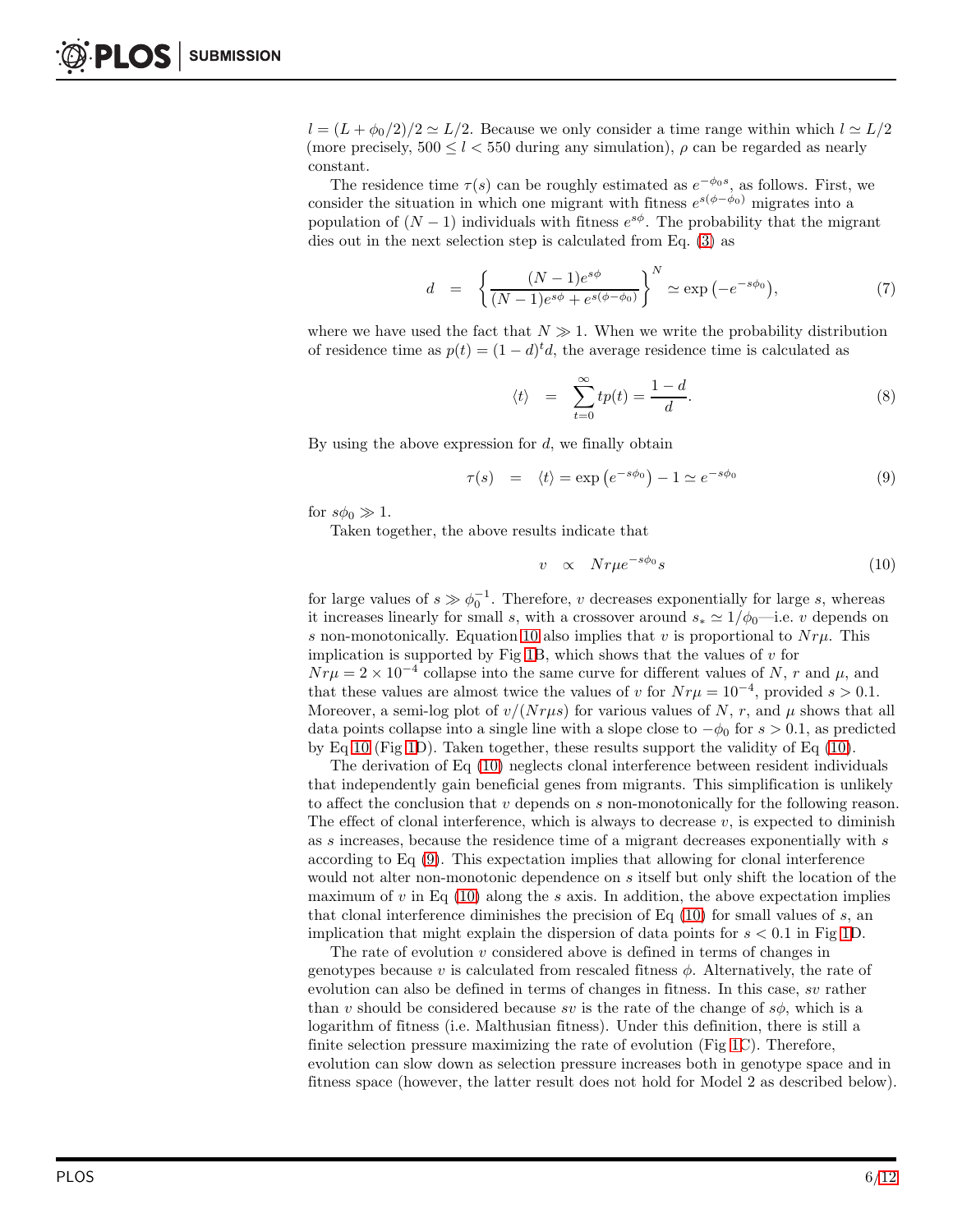# Model 2

To investigate the generality of the results obtained with Model 1, we next consider a situation in which multiple spatially-separate subpopulations are evolving toward adaptation to a common ecological niche. A subpopulation occasionally receives immigrants from the other subpopulations. Since the subpopulations share the same niche, the fitness of immigrants can be higher than that of resident individuals depending on the degrees to which different subpopulations have adapted to the niche. This situation may correspond to Model 1 with  $\phi_0$  fluctuating around 0. However, because determining the distribution of  $\phi_0$  is difficult, here we explicitly consider multiple subpopulations. As in Model 1, mutation is ignored to focus on recombination-driven evolution.

## Methods

We consider a population consisting of  $N_s$  subpopulations. Each subpopulation contains N individuals. The genotype of individual  $i \in \{1, \dots, N\}$  in subpopulation  $a \in \{1, \cdots, N_s\}$  is denoted by  $g_i^{(a)} \equiv (g_{1,i}^{(a)}, \cdots, g_{L,i}^{(a)})$ . Each variable  $g_{l,i}^{(a)}$  takes the value  $-1$  (deleterious) or 1 (beneficial) as before.

The time evolution of the system consists of three steps as in Model 1: selection, recombination, and migration. The selection step in each subpopulation is the same as in Model 1 (see Eqs.  $(2)$  and  $(3)$ ). In the recombination step, individuals in the same subpopulation exchange genes. The exchange

$$
\begin{pmatrix}\n\cdots, g_{l-1,i}^{(a)}, g_{l,i}^{(a)}, g_{l+1,i}^{(a)}, \cdots\n\end{pmatrix} + \begin{pmatrix}\n\cdots, g_{l-1,j}^{(a)}, g_{l,j}^{(a)}, g_{l+1,j}^{(a)}, \cdots\n\end{pmatrix}
$$
\n
$$
\rightarrow \begin{pmatrix}\n\cdots, g_{l-1,i}^{(a)}, g_{l,j}^{(a)}, g_{l+1,i}^{(a)}, \cdots\n\end{pmatrix} + \begin{pmatrix}\n\cdots, g_{l-1,j}^{(a)}, g_{l,i}^{(a)}, g_{l+1,j}^{(a)}, \cdots\n\end{pmatrix}
$$
\n(11)

occurs with probability r per individual per locus per generation. Pairs of individuals undergoing recombination are selected randomly.

In the migration step, individuals migrate between subpopulations. Individuals change as

$$
\boldsymbol{g}_i^{(a)} \quad \rightarrow \quad \boldsymbol{g}_j^{(b)} \tag{12}
$$

for each pair of individuals  $(i, j)$  and for each pair of subpopulations  $(a, b)$  with probability  $D$  (spatial structure is ignored). That is, individual i in subpopulation  $a$  is replaced by a copy of the individual  $j$  in subpopulation  $b$ .

We set initial conditions as random configurations with rescaled fitness  $\phi = 0$  for each genotype  $g_i^{(a)}$ . Parameters were set as  $N = 1000, N_s = 64, L = 1000, r = 10^{-4},$ and  $D = 10^{-7}/64^2$ . Statistical quantities were calculated by running 1000 replicate simulations.

## Results

We display the time evolution of the average rescaled fitness  $\langle \phi \rangle$  in Fig [2A](#page-7-0). We find that the dynamics of  $\langle \phi \rangle$  consists of the two phases, as in Model 1. In addition to saturation due to the finiteness of L, it should be noted that  $\langle \phi \rangle$  saturates for  $t \gg 1000$  because genotypes of all subpopulations eventually become homogeneous in recombination-driven evolution. However, this saturation is expected to disappear as  $N<sub>s</sub>$  increases to infinity, and we focus on the second phase driven by both recombination and migration. The slope of the linear parts in  $t \approx 2000$  has non-monotonic s dependence, a result that is the same as in Model 1. The slope  $v$  of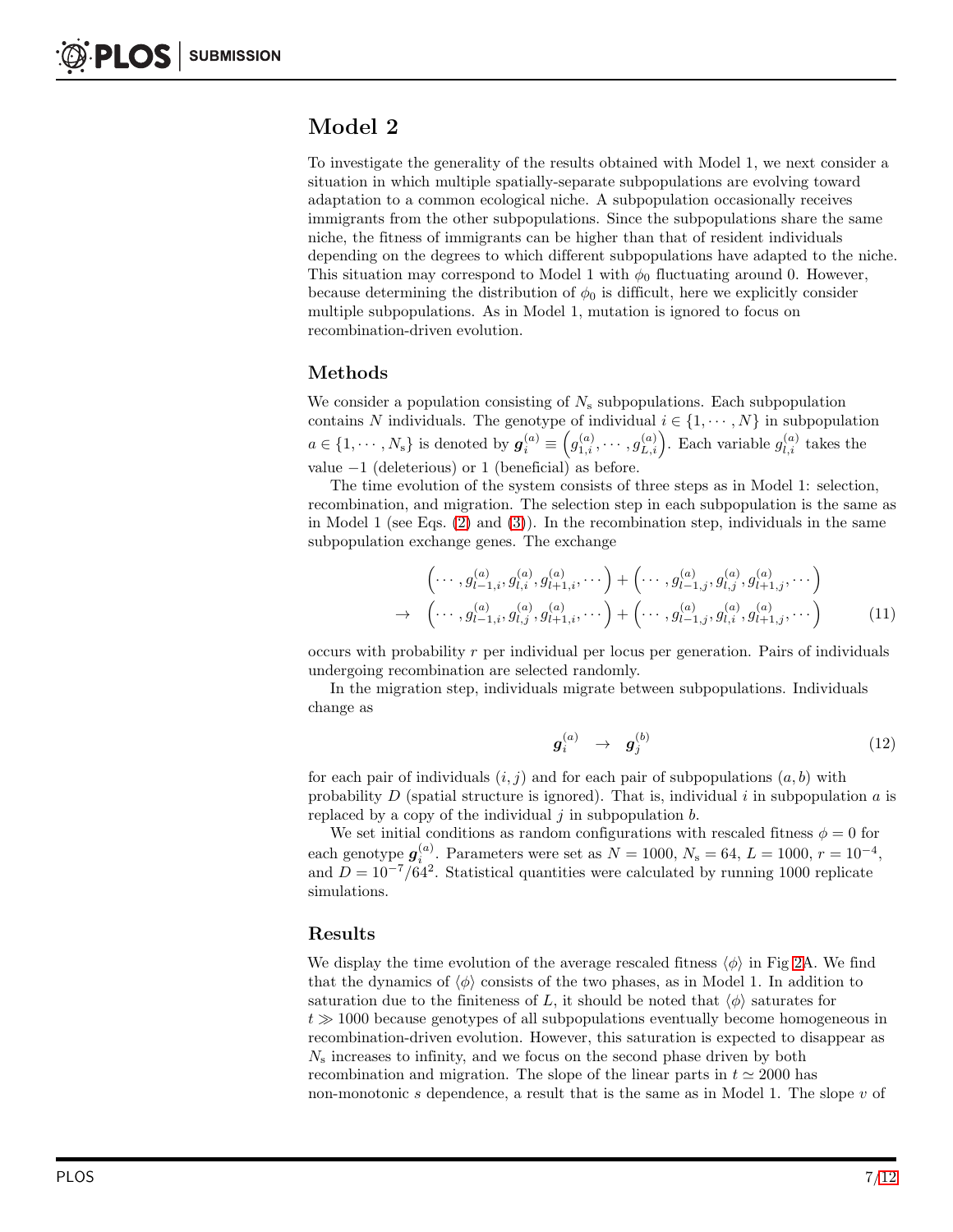<span id="page-7-0"></span>this linear region is also estimated by fitting of the  $t \in [1000, 2000]$  part of the curves, and is plotted for various  $s$  in Fig [2B](#page-7-0). We observe the existence of the finite selection pressure value maximizing the rate of evolution at  $s \approx 0.06$ .



Fig 2. A. The average rescaled fitness  $\langle \phi \rangle$  as a function of time t for various strengths of selection (denoted by s) for Model 2.  $\phi$  is proportional to the number of beneficial alleles in a genome (see Table [1](#page-2-0) for details). **B.** The rate of evolution  $\Delta\phi/\Delta t$  (denoted by v) as a function of s for Model 2. C. The rate of evolution in Malthusian fitness (i.e. a logarithm of fitness) sv as a function of s for Model 2.

The mechanism of this phenomenon is explained as follows. In the second phase, a quasi-steady state is realized and dominant process is migration. When an individual migrates into a subpopulation, the migrant and other individuals in the subpopulation can incorporate the beneficial genes of each other by recombination. This process most likely succeeds in intermediate selection pressure s. For small s, selection does not work effectively. For large s, the subpopulation does not have enough time to take in the information provided by the migrant. Therefore, there exists finite selection pressure maximizing the rate of evolution.

For Model 1, we found that the selection pressure maximizing the velocity in fitness space sv is also finite as displayed in Fig [1C](#page-4-0). In contrast, we find that a selection pressure maximizing sv is infinite for Model 2, as displayed in Fig [2C](#page-7-0). We note that Eq [\(6\)](#page-4-1) is also expected to hold for Model 2. We therefore consider that the difference between the two models comes from the difference in the meaning of  $\tau(s)$ . In Model 1, migration always decreases the fitness by definition, and  $\tau(s)$  is the residence time of the migrant before dying out. In Model 2, migration can both increase and decrease the fitness of a subpopulation, and  $\tau(s)$  is the time during which the migrant stays in the subpopulation. Since migrants with higher fitness do not necessarily die out in Model 2,  $\tau(s)$  does not decrease exponentially for large s, but decreases much slowly. This slower decrease in  $\tau(s)$  is likely to be the reason why sv does not have a maximum at finite s, although  $v$  has. Further investigation will be needed for this topic.

## Discussion

In this paper, we investigated evolution driven by selection, recombination and migration on a smooth fitness landscape. We find that the speed of evolution can slow down as selection pressure s increases without the ruggedness of the fitness landscape  $\phi(\mathbf{g})$ . Our results suggest that an optimal selection pressure exists for evolution driven by recombination, in contrast to evolution driven by mutation.

Before ending this paper, we make six remarks. The first remark is related to the inclusion of the effect of mutation. We conjecture that whether mutation or recombination is dominant is determined by comparing two expressions [\(1\)](#page-0-0) and [\(6\)](#page-4-1).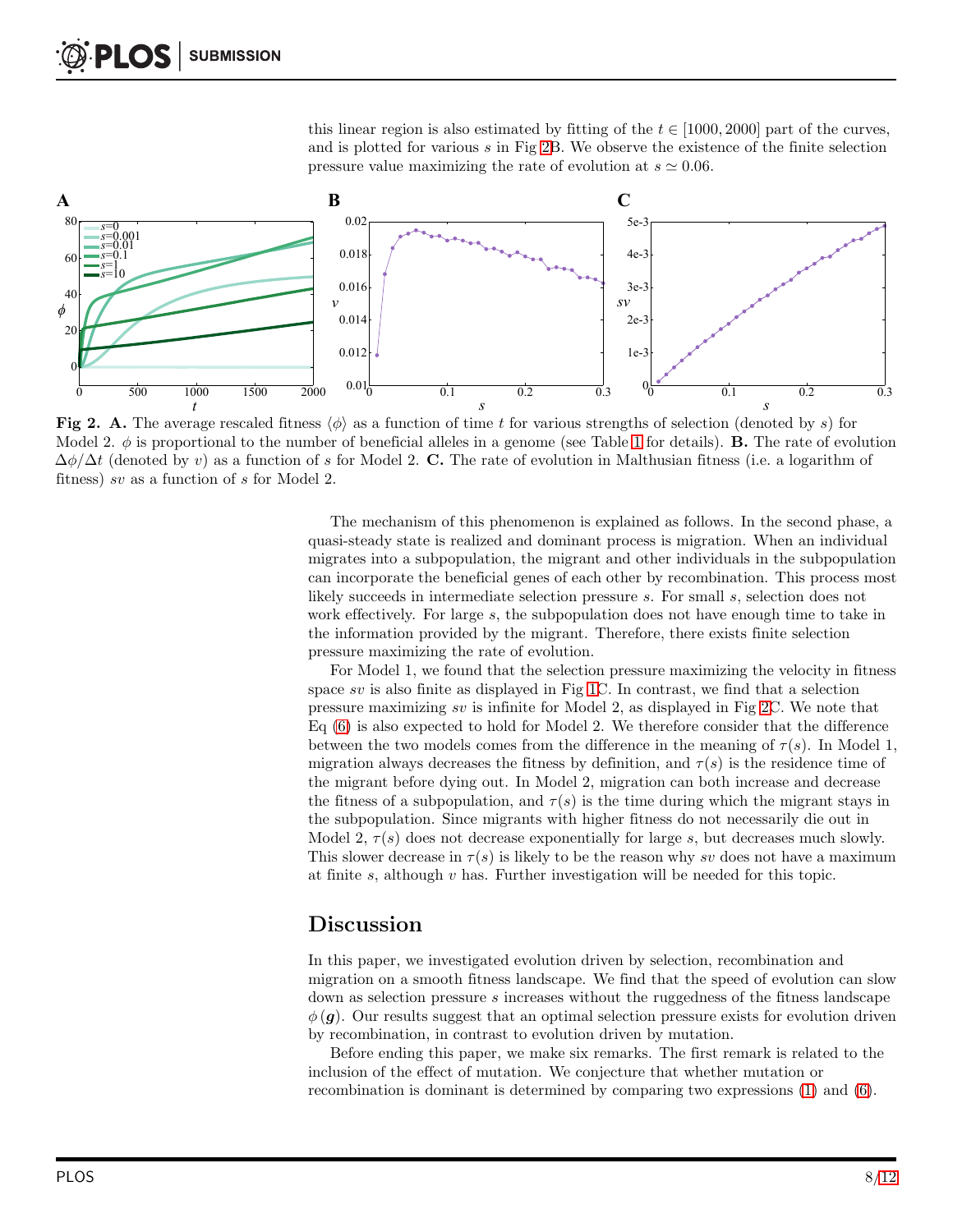The selection pressure maximizing the rate of evolution will become infinity in the presence of frequent mutation in addition to recombination, while our recombination-driven result will be reproduced in a weak mutation regime. At the simplest level, we estimate that mutation-driven situation is realized when  $u \gg r \mu \tau(s)$ , while recombination-driven situation is realized when  $u \ll r\mu\tau(s)$ . The verification of this conjecture and analysis of the intermediate regime  $u \simeq r\mu\tau(s)$  are one of the future problems.

The second remark is related to the biological relevance of our results. In our study, we have focused on recombination-driven situation and ignored mutation. In evolution of prokaryotes, there are many situations where recombination rate is much larger than mutation rate. In fact, we can see spontaneous horizontal gene transfer rate in some prokaryotes is larger than mutation rate in [\[20\]](#page-10-5). Furthermore, there is another evidence that evolution is mainly driven by horizontal gene transfer in some prokaryotes, as reported in  $[21-24]$ . Since we consider the situation where selection is stronger than recombination, the result is applicable mainly to prokaryotes, and the applicability to sexually-reproducing eukaryotes with larger recombination rate may be limited. Note that mutation in realistic systems is almost deleterious, and the rate of mutation flipping genes as in our model is expected to be further small. Therefore, when population size is relatively small, a phenomenon reported in this paper may be observed in some prokaryotes.

Third, our study might look similar to a study by Barton [\[25\]](#page-10-8), in that both investigate the dynamics of introgression in the presence of linkage disequilibrium. However, our study differs from that of Barton in the following aspect: whereas Barton's study considers the introgression of deleterious alleles linked to each other, our study considers the introgression of beneficial alleles linked to deleterious alleles. Our study also differs in the conclusion about how introgression depends on the strength of selection. Barton's study shows that the introgression of deleterious alleles is a monotonic function of the selection coefficient. In contrast, our study shows that the introgression of beneficial alleles is a non-monotonic function of the selection coefficient, the result essentially due to the interactions between beneficial and deleterious alleles through linkage disequilibrium.

Fourth, previous studies find that an optimal recombination rate exists in evolution driven by mutation and recombination [\[26,](#page-10-9) [27\]](#page-10-10). One might think that our result on the optimal value in selection pressure can be trivially deduced from their results. However, we believe that this is not the case because in our case the optimal value of s is almost independent of  $r$ , as seen from Eq  $(6)$ . In addition, an optimal recombination rate in [\[26\]](#page-10-9) may come from the loss of genetic diversity due to copy-and-paste-type recombination, which differs from recombination considered in our models (see Eq [\(4\)](#page-2-2)). The paper [\[27\]](#page-10-10) reports an optimal recombination rate in a state in which fitness is stationary over time, whereas we here focus on a state in which fitness steadily increases over time. Therefore, we think that the mechanism by which an optimal s value arises investigated in our work differs from those by which optimal recombination rates arise investigated in the previous studies.

Fifth, evolution can slow down even in a mutation-driven situation when a fitness landscape is rugged and population is finite; however, this differs from our result. When selection pressure is too strong, whole population gets stuck into a local maximum of a rugged fitness landscape, and the speed of evolution becomes small. Although this mechanism has not been studied systematically, the population-size dependence of the speed of evolution on rugged fitness landscapes has recently attracted much attention [\[28](#page-11-1)[–31\]](#page-11-2). However, whereas these phenomena result from the ruggedness of fitness landscapes, those reported in this paper come from the decrease of genetic variation due to selection. Therefore, we believe that the two are different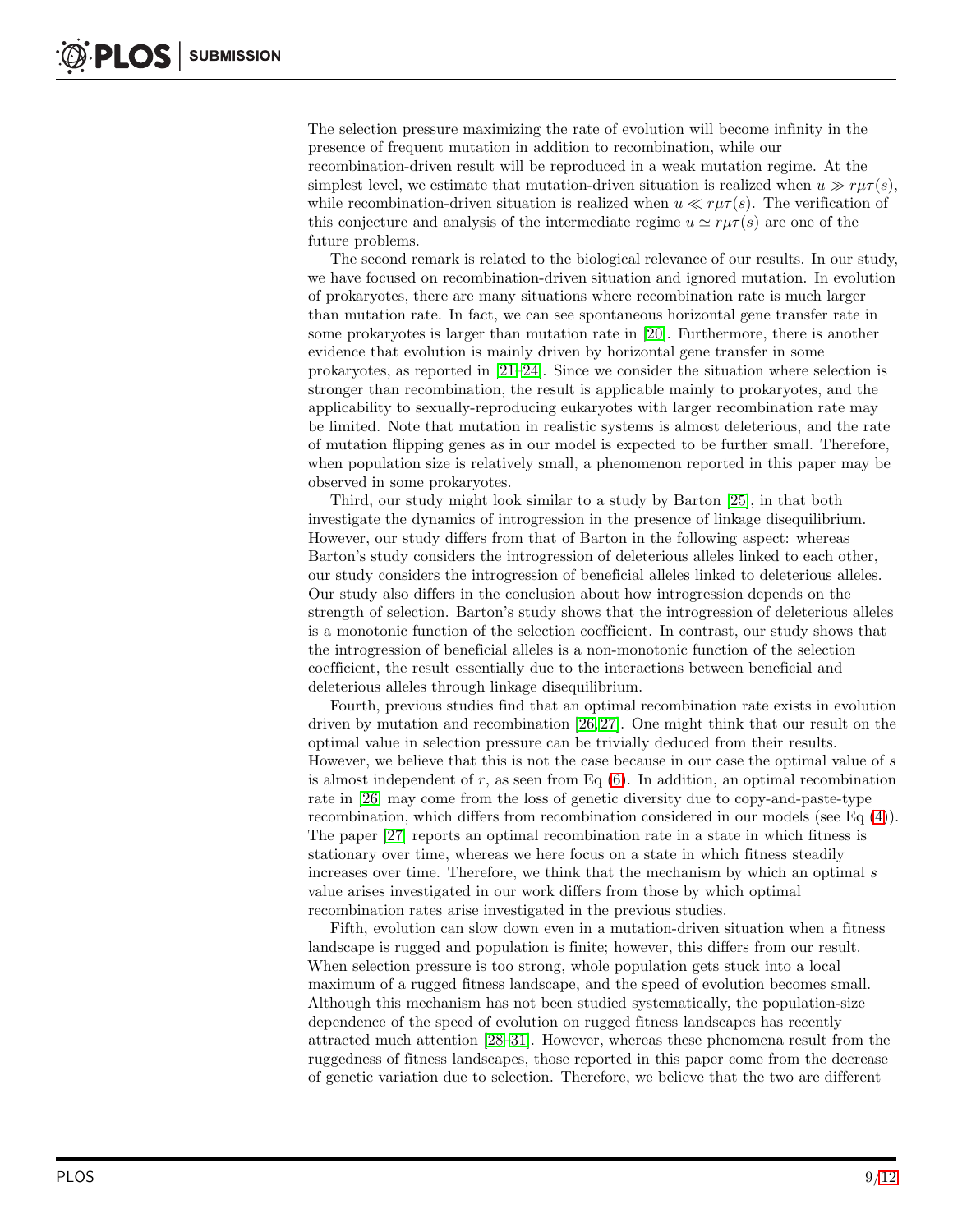phenomena.

We finally remark that the phenomenon reported in this paper may be similar to negative differential resistance (NDR) [\[32](#page-11-3)[–38\]](#page-11-4). NDR is a phenomenon in which particle current becomes smaller by increasing external force. NDR has been observed in many physical systems, and is regarded as a common property of transport in crowded environments. In our paper, we find a phenomenon in which the rate of evolution becomes smaller by increasing selection pressure. The fact that recombination does not work as population becomes homogeneous seems to be similar to the fact that particles cannot move as the positions of particles become close to each other in kinetically constrained models (KCM) [\[39\]](#page-11-5), which are one of the models for glass with smooth energy landscapes and exhibit NDR. In this analogy, selection pressure corresponds to external force for KCM [\[35\]](#page-11-6), and the fact that fitness cannot increase as genotypes become homogeneous corresponds to the fact the particles cannot flow in the direction of external force as particles get crowded. Therefore, while rugged fitness landscape models are similar to spin glass models [\[40\]](#page-11-7), our model may be similar to KCM. Further similarity to KCM will be studied in future.

# Acknowledgments

We thank Nen Saito for fruitful discussions. The present study was supported by JSPS KAKENHI Grant Numbers JP15H05746, JP16J00178, JP17K17657, and by the Platform for Dynamic Approaches to Living System from Japan Agency for Medical Research and Development (AMED).

## <span id="page-9-0"></span>References

- 1. Hartl DL, Clark AG. Principles of population genetics. Sinauer Associates: Sunderland, MA; 1997.
- <span id="page-9-1"></span>2. Tsimring LS, Levine H, Kessler DA. RNA Virus Evolution via a Fitness-Space Model. Phys. Rev. Lett. 1996 76, 4440.
- <span id="page-9-2"></span>3. Kessler DA, Levine H, Ridgway D, Tsimring L. Evolution on a Smooth Landscape. J. Stat. Phys. 1997 87, 519.
- <span id="page-9-3"></span>4. Gillespie JH. Population genetics: a concise guide. Johns Hopkins University Press: Baltimore, MD; 1998.
- <span id="page-9-4"></span>5. Gerrish PJ, Lenski RE. The fate of competing beneficial mutations in an asexual population. Genetica 1998 102/103, 127.
- 6. Wilke CO. The Speed of Adaptation in Large Asexual Populations. Genetics 2004 167, 2045.
- 7. Desai MM, Fisher DS. Beneficial Mutation-Selection Balance and the Effect of Linkage on Positive Selection. Genetics 2007 176, 1759.
- 8. Park SC, Krug J. Clonal interference in large populations. Proc. Natl. Acad. Sci. USA 2007 104, 18135.
- <span id="page-9-5"></span>9. Good BH, Rouzine IE, Balick DJ, Hallatschek O, Desai MM. Distribution of fixed beneficial mutations and the rate of adaptation in asexual populations. Proc. Natl. Acad. Sci. USA 2012 109, 4950.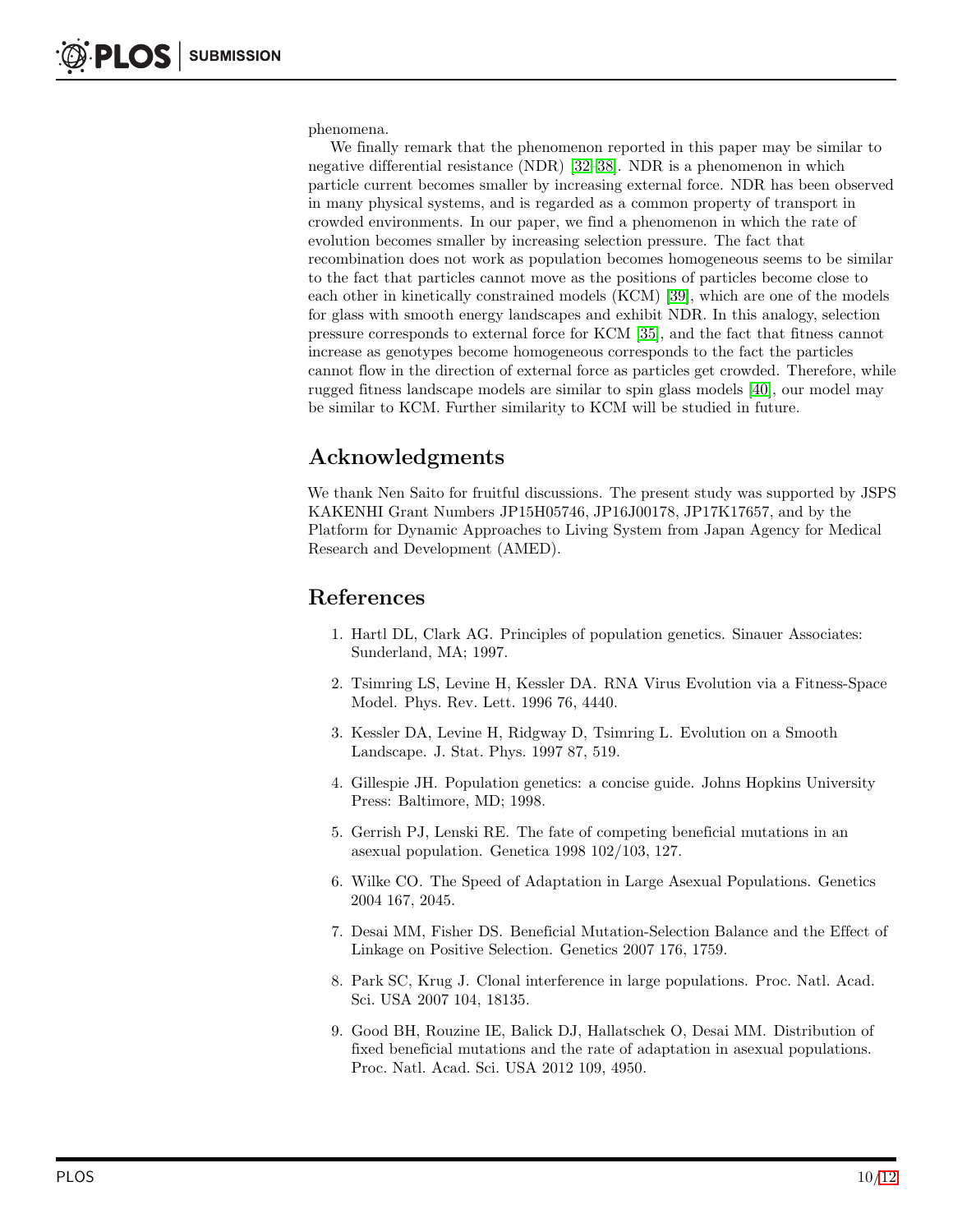- <span id="page-10-0"></span>10. Maynard-Smith J. The Evolution of Sex. Cambridge University Press: Cambridge; 1978.
- <span id="page-10-1"></span>11. Neher RA, Shraiman BI, Fisher DS. Rate of Adaptation in Large Sexual Populations. Genetics 2010 184, 467.
- <span id="page-10-2"></span>12. Watson RA, Weinreich DM, Wakeley J. Genome structure and the benefit of sex. Evolution 2011 65, 523.
- 13. Ochman H, Lawrence JG, Groisman EA. Lateral gene transfer and the nature of bacterial innovation. Nature 2000 405, 299.
- 14. Koonin EV, Makarova KS, Aravind L. Horizontal gene transfer in prokaryotes: quantification and classification. Annu. Rev. Microbiol. 2001 55, 709.
- 15. Takeuchi N, Kaneko K, Koonin EV. Horizontal gene transfer can rescue prokaryotes from Muller's ratchet: benefit of DNA from dead cells and population subdivision. G3: Genes, Genomes, Genetics 2014 4, 325.
- 16. Takeuchi N, Cordero OX, Koonin EV, Kaneko K. Gene-specific selective sweeps in bacteria and archaea caused by negative frequency-dependent selection. BMC Biology 2015 13, 20.
- 17. Niehus R, Mitri S, Fletcher AG, Foster KR. Migration and horizontal gene transfer divide microbial genomes into multiple niches. Nat. Commun. 2015 6, 8924.
- <span id="page-10-3"></span>18. Dixit P, Pang TY, Maslov S. Recombination-driven genome evolution and stability of bacterial species. Genetics 2017 doi: 10.1534/genetics.117.300061
- <span id="page-10-4"></span>19. Peliti L. Introduction to the statistical theory of Darwinian evolution. arXiv 1997 cond-mat/9712027.
- <span id="page-10-5"></span>20. Overballe-Petersen S, Harms K, Orlando LAA, Moreno-Mayar JV, Rasmussen S, Dahl TW, et al. Bacterial natural transformation by highly fragmented and damaged DNA. Proc. Natl. Acad. Sci. USA 2013 110, 19860.
- <span id="page-10-6"></span>21. Feil EJ, Smith JM, Enright MC, Spratt BG. Estimating Recombinational Parameters in Streptococcus pneumoniae From Multilocus Sequence Typing Data. Genetics 2000 154, 1439.
- 22. Vos M, Didelot X. A comparison of homologous recombination rates in bacteria and archaea. The ISME Journal 2009 3, 199.
- 23. Puigb`o P, Lobkovsky AE, Kristensen DM, Wolf YI, Koonin EV. Genomes in turmoil: quantification of genome dynamics in prokaryote supergenomes. BMC Biology 2014 12, 66.
- <span id="page-10-7"></span>24. Lin M, Kussell E. Correlated Mutations and Homologous Recombination Within Bacterial Populations. Genetics 2017 205, 891.
- <span id="page-10-9"></span><span id="page-10-8"></span>25. Barton NH. Multilocus clines. Evolution 1983 37, 454.
- 26. Cohen E, Kessler DA, Levine H. Recombination Dramatically Speeds Up Evolution of Finite Populations. Phys. Rev. Lett. 2005 94, 098102.
- <span id="page-10-10"></span>27. Lobkovsky AE, Wolf YI, Koonin EV. Evolvability of an Optimal Recombination Rate. Genome Biol. Evol. 2016 8, 70.